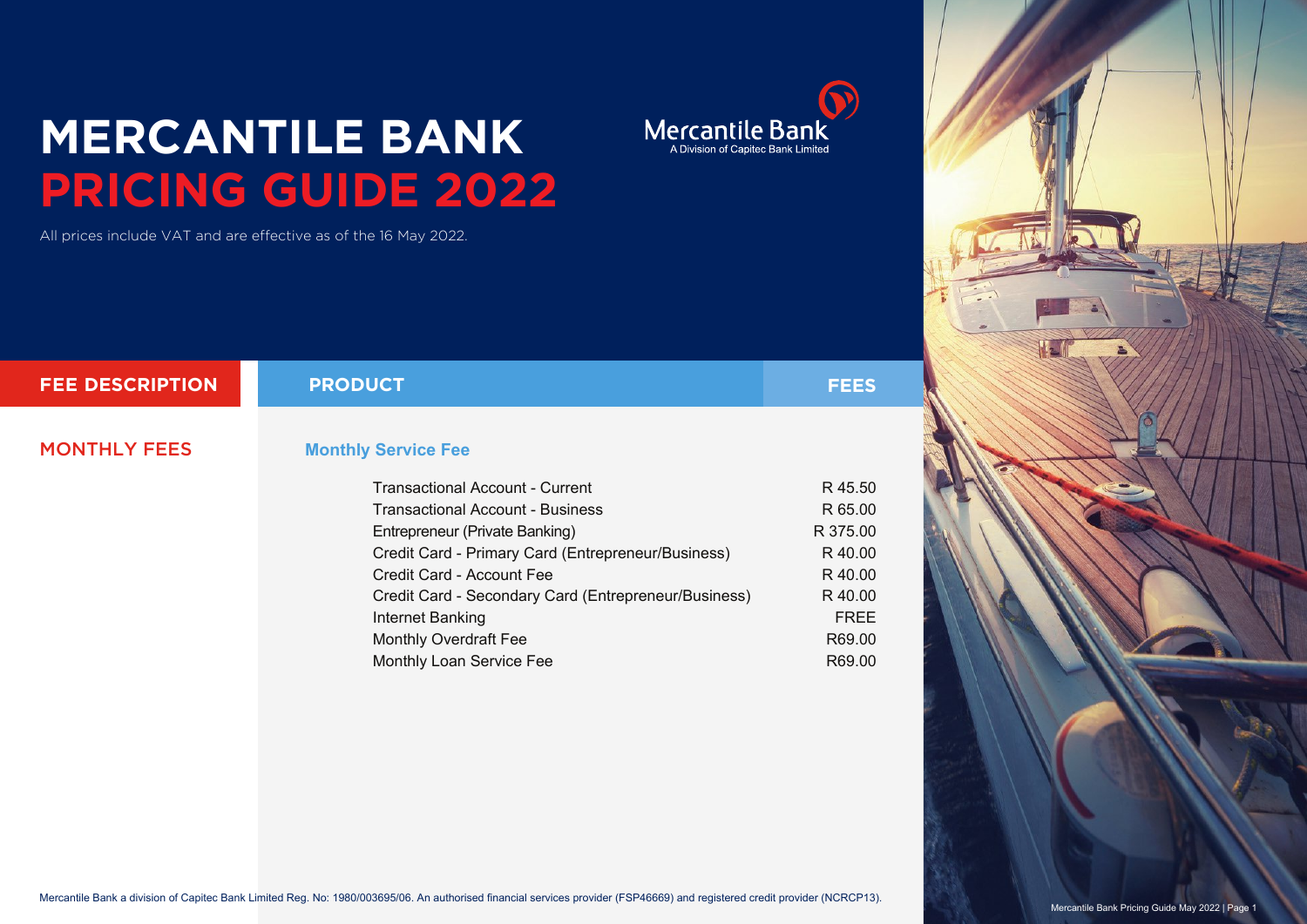| <b>FEE DESCRIPTION</b> | <b>PRODUCT</b>                                                           | <b>FEES</b>           | APP/IB                | <b>CAPITEC ATM</b>                    | <b>BRANCH</b>        | <b>INTERNATIONAL</b> | <b>OTHER ATM</b>                       |
|------------------------|--------------------------------------------------------------------------|-----------------------|-----------------------|---------------------------------------|----------------------|----------------------|----------------------------------------|
| <b>DEPOSIT FEES</b>    |                                                                          |                       |                       |                                       |                      |                      |                                        |
|                        | <b>Cash Deposit Fee</b>                                                  |                       |                       |                                       |                      |                      |                                        |
|                        | Savings/Current/Entrepreneur                                             |                       |                       | R1.00 per R100.00<br>deposited        |                      |                      |                                        |
|                        | Loan Accounts                                                            |                       |                       |                                       | $R28.00 + 2.00\%$    |                      |                                        |
|                        | Deposits via Absa Bank                                                   |                       |                       |                                       | deposited            |                      |                                        |
| <b>WITHDRAWAL FEES</b> |                                                                          |                       |                       |                                       |                      |                      |                                        |
|                        | <b>Cash Withdrawal Fee</b>                                               |                       |                       |                                       |                      |                      |                                        |
|                        | Savings/ Current/ Business Credit Card                                   |                       |                       | R8.00 per R1000.00<br>cash withdrawal |                      | R70.00               | R10.00 per R1000.00<br>cash withdrawal |
|                        | Entrepreneur Account (Only Saswitch ATM fee included in monthly account) |                       |                       | <b>FREE</b>                           |                      | R70.00               | <b>FREE</b>                            |
| <b>PAYMENT METHODS</b> |                                                                          |                       |                       |                                       |                      |                      |                                        |
|                        | <b>Debit Card Purchase Fee</b>                                           |                       |                       |                                       |                      |                      |                                        |
|                        | Point of Sale                                                            | R 5.00                |                       |                                       |                      | R11.50               |                                        |
|                        | Inter-Account Transfer Fee (Transfer between own accounts)               |                       |                       |                                       |                      |                      |                                        |
|                        | Savings/Current/Entrepreneur/Credit Card                                 |                       | <b>FREE</b>           |                                       | R25.00               |                      |                                        |
|                        | <b>Internal Mercantile Transfer Fee</b>                                  |                       |                       |                                       |                      |                      |                                        |
|                        | Savings/Current/Entrepreneur                                             |                       | R5.00                 |                                       | R25.00               |                      |                                        |
|                        | <b>Debit Order Fee</b>                                                   |                       |                       |                                       |                      |                      |                                        |
|                        | Savings/Current<br><b>Entrepreneur Account</b>                           | R 5.00<br><b>FREE</b> |                       |                                       |                      |                      |                                        |
|                        | <b>Beneficiary/Bill Payment Fee</b>                                      |                       |                       |                                       |                      |                      |                                        |
|                        | Savings/Current                                                          |                       | R5.00                 | ٠                                     | R65.00               |                      |                                        |
|                        | Entrepreneur                                                             | <b>FREE</b>           |                       |                                       | R65.00               |                      |                                        |
|                        | Credit Cards - Business/Entrepreneur                                     |                       | R5.00                 |                                       | R65.00               |                      |                                        |
|                        | <b>Immediate Payment to other bank</b>                                   |                       |                       |                                       |                      |                      |                                        |
|                        | Savings/Current/Entrepreneur                                             |                       | R7.50                 |                                       |                      |                      |                                        |
|                        | <b>Payment to Capitec Account</b>                                        |                       | R5.00                 |                                       |                      |                      |                                        |
|                        | <b>Batch Payment Per Item</b>                                            |                       |                       |                                       |                      |                      |                                        |
|                        | Savings/Current/Entrepreneur                                             |                       | R5.00                 |                                       |                      |                      |                                        |
|                        | Internet Banking Future Dated Payment Fee                                |                       | R5.00                 |                                       |                      |                      |                                        |
|                        | <b>Standing Orders - External Fee</b>                                    |                       |                       |                                       |                      |                      |                                        |
|                        | Savings/Current                                                          | R 5.00                |                       |                                       |                      |                      |                                        |
|                        | Entrepreneur                                                             | Unlimited             |                       |                                       |                      |                      |                                        |
|                        | <b>Standing Orders - Internal Fee</b>                                    |                       |                       |                                       |                      |                      |                                        |
|                        | Savings/Current                                                          | R 5.00                |                       |                                       |                      |                      |                                        |
|                        | Entrepreneur                                                             | Unlimited             |                       |                                       |                      |                      |                                        |
|                        | <b>Future Dated and Recurring Payments</b>                               |                       | R5.00                 |                                       |                      |                      |                                        |
|                        | <b>Straight Through Payment (STP)</b>                                    |                       | R40.00<br>$\bullet$ . |                                       | R178.00<br>$\bullet$ |                      |                                        |
|                        | <b>SARS Efiling Fee</b><br><b>Balance Order</b>                          | R 10.00               |                       |                                       |                      |                      |                                        |
|                        | Per Balance order processed                                              | R 42.50               | $\bullet$             |                                       | $\bullet$            |                      |                                        |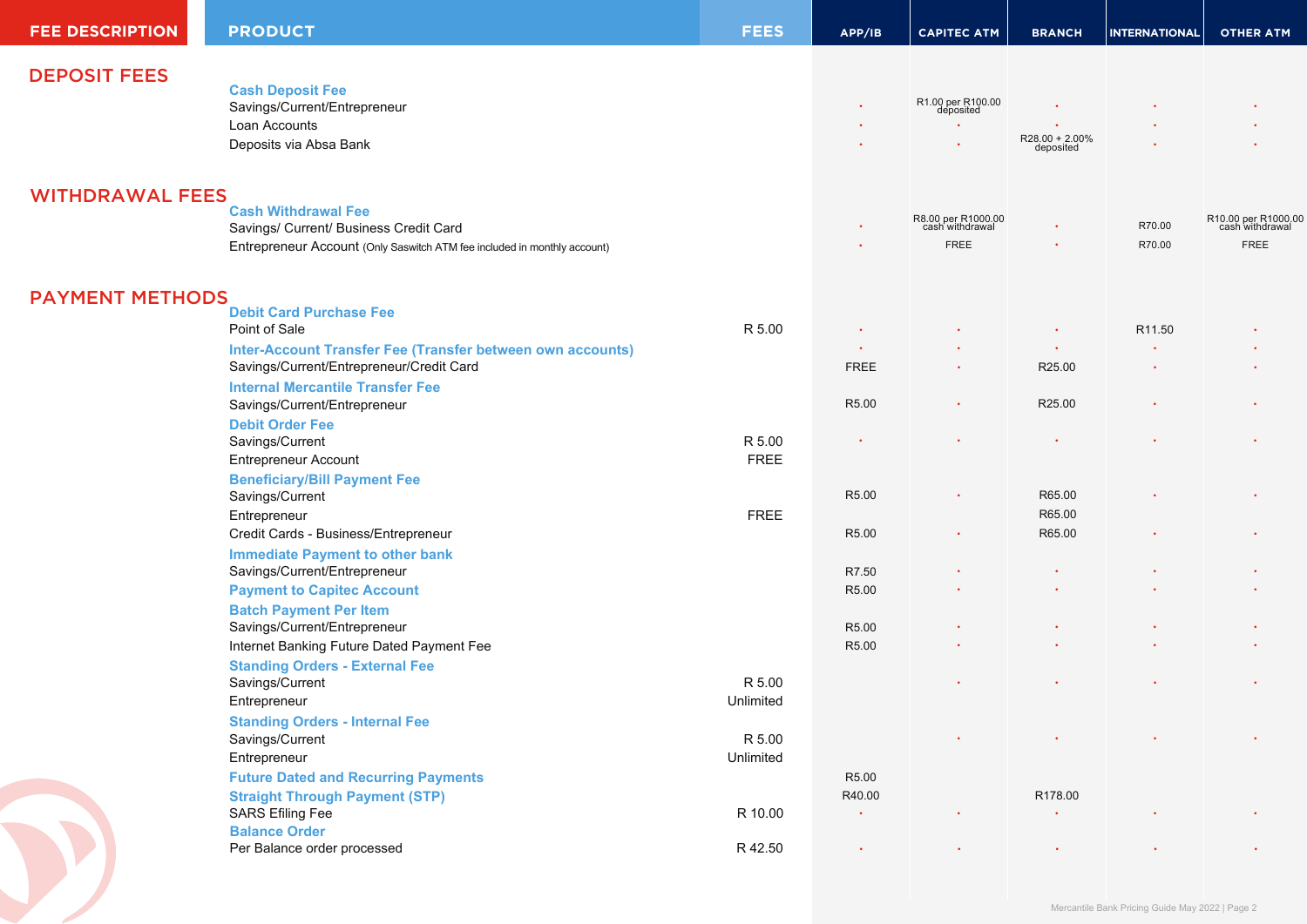| <b>FEE DESCRIPTION</b>  | <b>PRODUCT</b>                                                             | <b>FEES</b> | APP/IB                                                                             | <b>CAPITEC ATM</b> | <b>BRANCH</b>                               | <b>INTERNATIONAL</b>                            | <b>OTHER ATM</b> |
|-------------------------|----------------------------------------------------------------------------|-------------|------------------------------------------------------------------------------------|--------------------|---------------------------------------------|-------------------------------------------------|------------------|
|                         |                                                                            |             |                                                                                    |                    |                                             |                                                 |                  |
| <b>INTERNET BANKING</b> | <b>Payment Recalls</b>                                                     |             |                                                                                    |                    |                                             |                                                 |                  |
|                         |                                                                            |             | R160.00                                                                            |                    |                                             |                                                 |                  |
|                         | Password re-issue                                                          |             | <b>FREE</b>                                                                        |                    |                                             |                                                 |                  |
|                         | Secure Message on Internet Banking                                         |             | <b>FREE</b>                                                                        |                    |                                             |                                                 |                  |
|                         | Beneficiary Notifications via Email, Fax, SMS                              |             | <b>FREE</b>                                                                        |                    |                                             |                                                 |                  |
|                         | PENALTY/UNSUCCESSFUL TRANSACTION FEES                                      |             |                                                                                    |                    |                                             |                                                 |                  |
|                         | <b>Unsuccessful ATM Fee</b>                                                |             |                                                                                    |                    |                                             |                                                 |                  |
|                         | Debit Card                                                                 |             |                                                                                    | R <sub>2.50</sub>  |                                             | R <sub>11.00</sub>                              | R8.00            |
|                         | <b>Credit Card</b>                                                         |             |                                                                                    | R <sub>2.50</sub>  | $\bullet$                                   | R <sub>11.00</sub>                              |                  |
|                         | <b>Standing Order rejected due to Insufficient Funds</b>                   |             |                                                                                    |                    |                                             |                                                 |                  |
|                         | Savings/Current/Entrepreneur                                               | R 7.00      |                                                                                    |                    |                                             | $\mathbf{r} = \mathbf{r} \cdot \mathbf{r}$      |                  |
|                         | <b>Over the Limit Fee</b>                                                  |             |                                                                                    |                    |                                             |                                                 |                  |
|                         | Savings/Current/Entrepreneur/Overdraft                                     | R 100.00    |                                                                                    |                    | Per item causing amount to exceed the limit |                                                 |                  |
|                         | Credit Cards - Business/Entrepreneur                                       | R 100.00    |                                                                                    |                    |                                             |                                                 |                  |
|                         | <b>Debit Order Returns due to Insufficient Funds</b>                       |             |                                                                                    |                    |                                             |                                                 |                  |
|                         | Savings/Current/Entrepreneur                                               | R 7.00      |                                                                                    |                    |                                             |                                                 |                  |
|                         | Credit Cards - Business/Entrepreneur                                       | R 7.00      |                                                                                    |                    |                                             |                                                 |                  |
|                         | <b>Late Payment</b>                                                        |             |                                                                                    |                    |                                             |                                                 |                  |
|                         | Credit Cards - Business/Entrepreneur                                       | R 250.00    |                                                                                    |                    |                                             |                                                 |                  |
|                         | <b>Denied Transaction Fee due to Insufficient Funds</b>                    |             |                                                                                    |                    |                                             |                                                 |                  |
|                         | Internet Banking - Future dated payments/Insufficient funds on action date | R 7.00      |                                                                                    |                    |                                             |                                                 |                  |
|                         | Rejected from Receiving Bank                                               |             | R265.00                                                                            |                    |                                             |                                                 |                  |
|                         | <b>Disputes: False Disputes</b>                                            |             |                                                                                    |                    |                                             |                                                 |                  |
|                         | Credit Cards - Business/Entrepreneur                                       | R 258.43    |                                                                                    |                    |                                             |                                                 |                  |
|                         | <b>Early Redemption of Investment: Admin Fee</b>                           |             |                                                                                    |                    |                                             |                                                 |                  |
|                         | All investments (Excluding 367 Day Notice)                                 |             | 3% on the amount withdrawn for the period to maturity + admin fee of R250.00 + VAT |                    |                                             |                                                 |                  |
|                         | 367 Day Notice                                                             |             | 1% on the amount withdrawn for the period to maturity + admin fee of R250.00 + VAT |                    |                                             |                                                 |                  |
|                         | <b>TESA</b>                                                                | R 345.00    |                                                                                    |                    |                                             |                                                 |                  |
|                         |                                                                            |             |                                                                                    |                    |                                             |                                                 |                  |
| <b>OTHER FEES</b>       |                                                                            |             |                                                                                    |                    |                                             |                                                 |                  |
|                         | <b>Stop Payment</b>                                                        |             |                                                                                    |                    |                                             |                                                 |                  |
|                         | Savings/Current/Entrepreneur/Cheque                                        | R 80.00     |                                                                                    |                    |                                             |                                                 |                  |
|                         | <b>Notifications Fee</b>                                                   |             |                                                                                    |                    |                                             |                                                 |                  |
|                         | Savings/Current/Entrepreneur                                               | <b>FREE</b> |                                                                                    |                    |                                             |                                                 |                  |
|                         | Credit Cards - Business/Entrepreneur                                       | <b>FREE</b> |                                                                                    |                    |                                             |                                                 |                  |
| <b>STATEMENT FEES</b>   |                                                                            |             |                                                                                    |                    |                                             |                                                 |                  |
|                         | <b>First Statements</b>                                                    |             |                                                                                    |                    |                                             |                                                 |                  |
|                         | First Statement on all products via email/post                             | <b>FREE</b> |                                                                                    |                    |                                             |                                                 |                  |
|                         | <b>ATM Mini Statement</b>                                                  |             |                                                                                    |                    |                                             |                                                 |                  |
|                         | Debit Card                                                                 |             |                                                                                    | R5.00              |                                             |                                                 |                  |
|                         | <b>Duplicate Statement and Provisional Statements</b>                      |             |                                                                                    |                    |                                             |                                                 |                  |
|                         | Savings/Current/Entrepreneur                                               | R 25.00     |                                                                                    |                    |                                             |                                                 |                  |
|                         | Credit Cards - Business/Entrepreneur                                       | R 25.00     |                                                                                    |                    |                                             |                                                 |                  |
|                         | <b>Daily Statements</b>                                                    |             |                                                                                    |                    |                                             |                                                 |                  |
|                         | Savings/Current/Entrepreneur                                               | R 100.00    |                                                                                    |                    |                                             |                                                 |                  |
|                         | <b>Weekly Statements</b>                                                   |             |                                                                                    |                    |                                             |                                                 |                  |
|                         | Savings/Current/Entrepreneur                                               | R 50.00     |                                                                                    |                    |                                             |                                                 |                  |
|                         |                                                                            |             |                                                                                    |                    |                                             | Mercantile Bank Pricing Guide May 2022   Page 3 |                  |
|                         |                                                                            |             |                                                                                    |                    |                                             |                                                 |                  |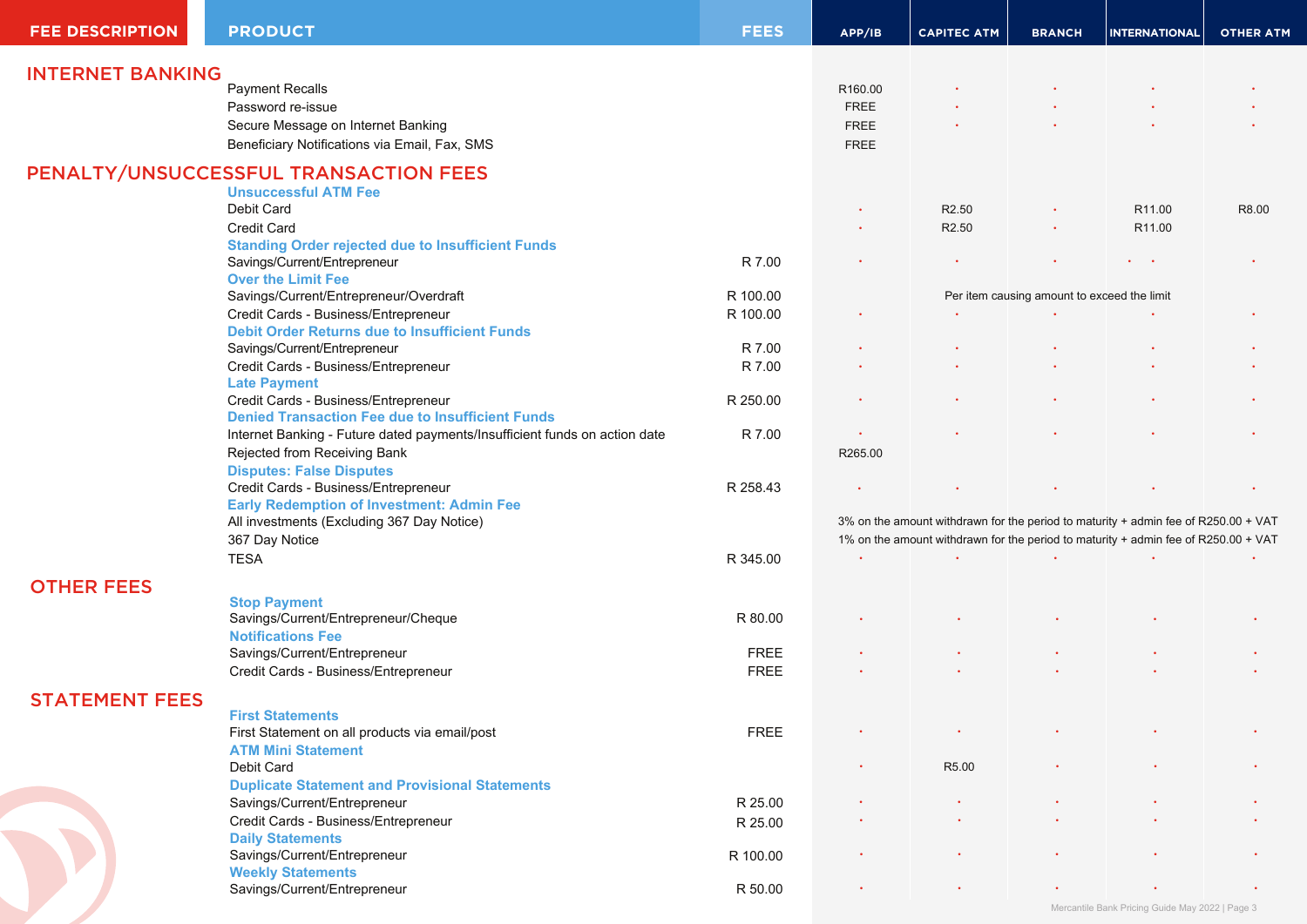| <b>FEE DESCRIPTION</b>   | <b>PRODUCT</b>                                                                                                                              | <b>FEES</b>                 | APP/IB                                                                                                                                                                                                                                                                        | <b>CAPITEC ATM</b> | <b>BRANCH</b> | <b>INTERNATIONAL</b>                            | <b>OTHER ATM</b> |
|--------------------------|---------------------------------------------------------------------------------------------------------------------------------------------|-----------------------------|-------------------------------------------------------------------------------------------------------------------------------------------------------------------------------------------------------------------------------------------------------------------------------|--------------------|---------------|-------------------------------------------------|------------------|
|                          | <b>Twice a Month Statements</b>                                                                                                             |                             |                                                                                                                                                                                                                                                                               |                    |               |                                                 |                  |
|                          | Savings/Current/Entrepreneur                                                                                                                | R 30.00                     |                                                                                                                                                                                                                                                                               |                    |               |                                                 |                  |
| <b>CARD RELATED FEES</b> |                                                                                                                                             |                             |                                                                                                                                                                                                                                                                               |                    |               |                                                 |                  |
|                          | <b>Initiation Fee</b>                                                                                                                       |                             |                                                                                                                                                                                                                                                                               |                    |               |                                                 |                  |
|                          | Credit Card - Gold Individual/Business                                                                                                      | R 250.00                    |                                                                                                                                                                                                                                                                               |                    |               |                                                 |                  |
|                          | New Debit Card                                                                                                                              | <b>FREE</b>                 |                                                                                                                                                                                                                                                                               |                    |               |                                                 |                  |
|                          | <b>Replacement Card</b>                                                                                                                     |                             |                                                                                                                                                                                                                                                                               |                    |               |                                                 |                  |
|                          | Debit Card/All Credit Cards                                                                                                                 | R 100.00                    |                                                                                                                                                                                                                                                                               |                    |               |                                                 |                  |
|                          | <b>Card Delivery Fee</b>                                                                                                                    |                             |                                                                                                                                                                                                                                                                               |                    |               |                                                 |                  |
|                          | <b>Credit Card Courier</b>                                                                                                                  | R 250.00                    |                                                                                                                                                                                                                                                                               |                    |               |                                                 |                  |
|                          | Credit Card Urgent Courier                                                                                                                  | R 454.00                    |                                                                                                                                                                                                                                                                               |                    |               |                                                 |                  |
|                          | Credit Card Urgent Courier - International (Quoted dependant on country destination)<br><b>Re-issue PIN Fee</b>                             | <b>POA</b>                  |                                                                                                                                                                                                                                                                               |                    |               |                                                 |                  |
|                          | Credit Card                                                                                                                                 | R 5.00                      |                                                                                                                                                                                                                                                                               |                    |               |                                                 |                  |
|                          | <b>Balance Enquiry Fee</b>                                                                                                                  |                             |                                                                                                                                                                                                                                                                               |                    |               |                                                 |                  |
|                          | Debit Card                                                                                                                                  |                             |                                                                                                                                                                                                                                                                               | <b>FREE</b>        |               | R9.00                                           | R8.00            |
|                          | Credit Card - Business                                                                                                                      |                             |                                                                                                                                                                                                                                                                               | <b>FREE</b>        |               | R9.00                                           | R8.00            |
|                          | Credit Card - Entrepreneur Card (Private Banking)                                                                                           |                             |                                                                                                                                                                                                                                                                               | <b>FREE</b>        |               | R9.00                                           | <b>FREE</b>      |
|                          | <b>Voucher Retrieval - Local</b>                                                                                                            |                             |                                                                                                                                                                                                                                                                               |                    |               |                                                 |                  |
|                          | All Credit Cards - Business/Entrepreneur                                                                                                    | R 80.70                     |                                                                                                                                                                                                                                                                               |                    |               |                                                 |                  |
|                          | <b>Bidvest Airport Lounge</b>                                                                                                               |                             |                                                                                                                                                                                                                                                                               |                    |               |                                                 |                  |
|                          | Main and Guest Domestic                                                                                                                     | R 237.06                    |                                                                                                                                                                                                                                                                               |                    |               |                                                 |                  |
|                          | Main and Guest Domestic Extended                                                                                                            | R 45.00                     |                                                                                                                                                                                                                                                                               |                    |               |                                                 |                  |
|                          | Main and Guest International                                                                                                                | R 353.07                    |                                                                                                                                                                                                                                                                               |                    |               |                                                 |                  |
|                          | Main and Guest International Extended                                                                                                       | R 45.00                     |                                                                                                                                                                                                                                                                               |                    |               |                                                 |                  |
|                          | <b>Loyalty</b>                                                                                                                              |                             |                                                                                                                                                                                                                                                                               |                    |               |                                                 |                  |
|                          | Entrepreneur (Private Banking)                                                                                                              | 1 Free access<br>on sign up | Free Local Bidvest premier lounge accesses depending on your 3 month average spend. Guests can be brought in at a fee of R237.06 local lounges and R353.07 international lounges and<br>R45.00 extended stay per person if not enough visits earned on the credit card spend. |                    |               |                                                 |                  |
| <b>FOREIGN EXCHANGE</b>  |                                                                                                                                             |                             |                                                                                                                                                                                                                                                                               |                    |               |                                                 |                  |
|                          | <b>Foreign Payments</b>                                                                                                                     |                             |                                                                                                                                                                                                                                                                               |                    |               |                                                 |                  |
|                          | Foreign Inward Payments - SHA/BEN                                                                                                           | R 350.00                    |                                                                                                                                                                                                                                                                               |                    |               |                                                 |                  |
|                          | Foreign Inward Payments - OUR                                                                                                               | R250.00*                    |                                                                                                                                                                                                                                                                               |                    |               |                                                 |                  |
|                          | *Inward Payments Received with "OUR" Charge Option attract a reduced fee as the difference is<br>claimed from the Foreign Bank              |                             |                                                                                                                                                                                                                                                                               |                    |               |                                                 |                  |
|                          | Foreign Outward Payments - SHA/BEN                                                                                                          | R 250.00                    |                                                                                                                                                                                                                                                                               |                    |               |                                                 |                  |
|                          | Foreign Outward Payments - OUR                                                                                                              | R 500.00**                  |                                                                                                                                                                                                                                                                               |                    |               |                                                 |                  |
|                          | ** Outward Payments Sent with "OUR" Charge Option attract a higher fee as the client agrees to<br>cover the Sender's Correspondent Bank Fee |                             |                                                                                                                                                                                                                                                                               |                    |               |                                                 |                  |
|                          | Swift Query Fee                                                                                                                             | R 138.00                    |                                                                                                                                                                                                                                                                               |                    |               |                                                 |                  |
|                          |                                                                                                                                             |                             |                                                                                                                                                                                                                                                                               |                    |               | Mercantile Bank Pricing Guide May 2022   Page 4 |                  |
|                          |                                                                                                                                             |                             |                                                                                                                                                                                                                                                                               |                    |               |                                                 |                  |